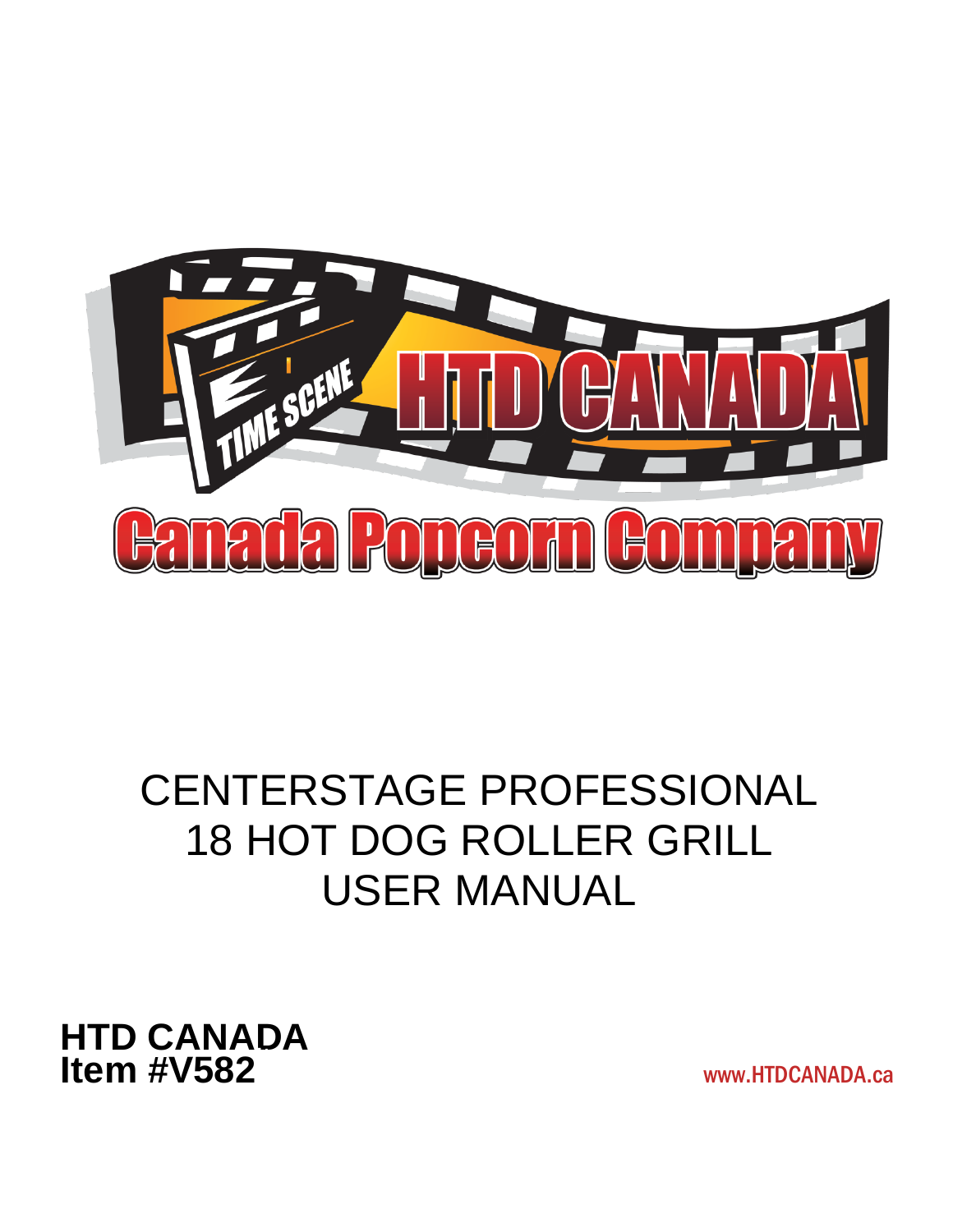## PROFESSIONAL HOT DOG ROLLER GRILL



#### Safety Precautions

- 1. This manual will outline safety warnings and precautions, operating, maintenance and cleaning. The warnings and instructions reviewed in this manual cannot cover all possible conditions and situations that may occur. Factors such as caution and common sense cannot be built into this product and it is trusted the operator will follow these measures.
- 2. This roller grill must never be modified and should only be used for its intended purpose.
- 3. Always check that this roller grill is plugged into a grounded outlet with the appropriate electrical supply. Ensure that the wall outlet being used is properly grounded. If it is not, you must install a grounded outlet.
- 4. Before disconnecting from the power source, be sure that all switches have been turned OFF. To unplug the product, firmly grasp the plug and remove from the outlet – never pull on the cord itself.
- 5. Ensure that the power outlet, plug and cord being used are in good, working condition. Damaged components should be repaired or replaced. Even with a properly functioning power cord, keep water away from the cord and avoid letting your power cord run over carpets or heating devices.
- 6. If missing or broken components are found, leave the roller grill TURNED OFF. Do not attempt to use the roller grill. Contact HTD Canada at info@htdcanada.ca.
- 7.Never use in the presence of flammable liquids, gases, dust or other explosive situations should be avoided.
- 8. Never directly touch the rollers when in use, contact with skin can cause burns. Surfaces will be extremely hot during and after use, and should be allowed to cool before transporting or putting the unit in storage.
- 9. It is not recommended the machine be used outdoors exposed to elements such as rain or snow, unless covered or protected.
- 10.Manual cleaning required unit and parts are not dishwasher safe, your grill should never be immersed in water and do not use any abrasive cleaning products.

#### Hot Dog 7 Roller Grill Specs

| Item #          | V582              |
|-----------------|-------------------|
| Unit Dimensions | 23"L x 13"W x 7"H |
| Capacity        | 18 Hot Dog        |
| Voltage         | 110V              |
| Wattage         | 1065W             |

## Parts List

- A. 18 Hot Dog Roller Grill
- B. Stainless Steel Drip Tray
- C. Owner's Manual

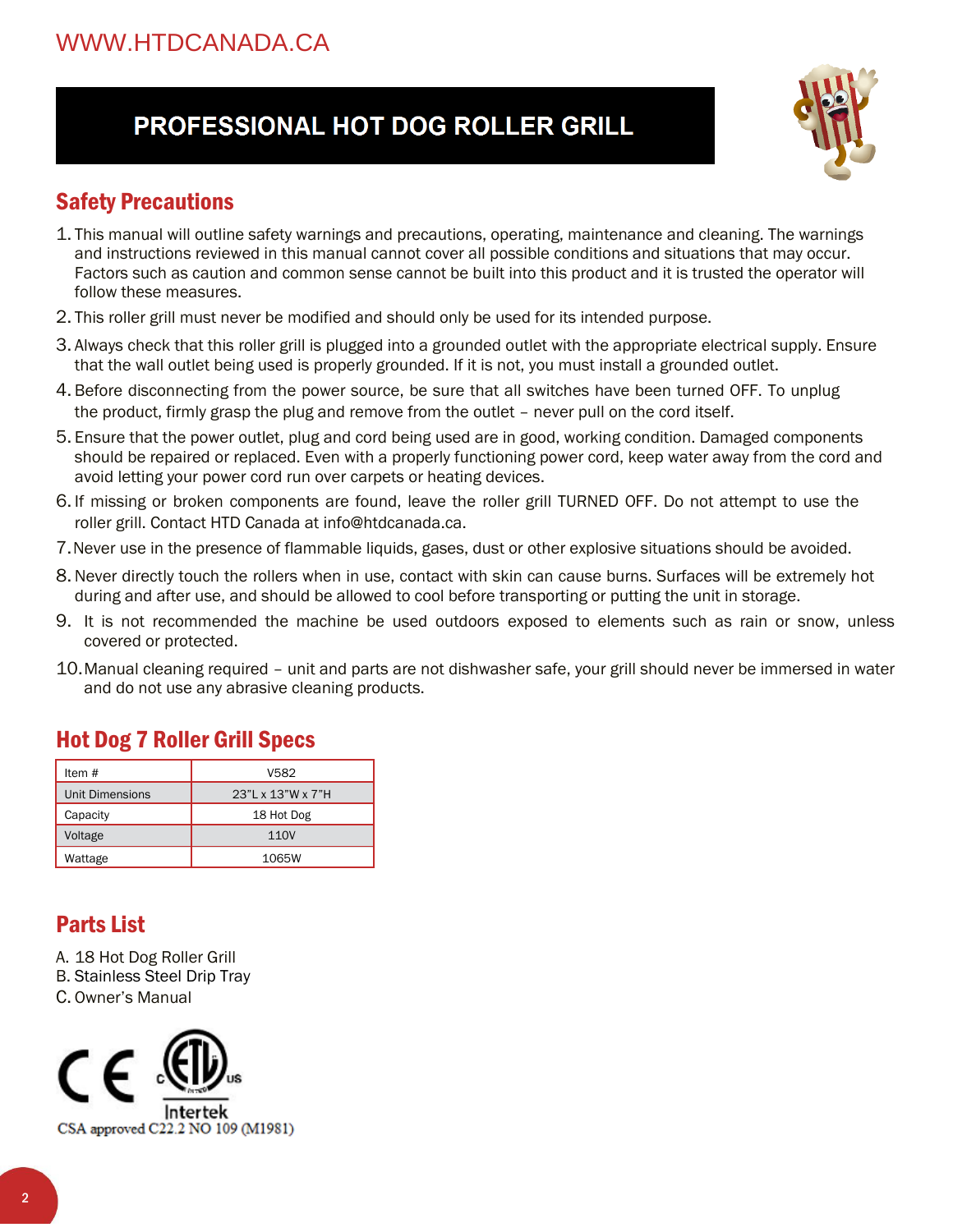## WWW.HTDCANADA.CA

#### Operating Instructions

- 1. Before use, securely station the grill on a dry, level surface that is away from any water. \*\*Before first use, be sure to clean the roller surfaces with a clean, damp cloth.
- 2. Plug the machine into a properly grounded 120 volt power supply.
- 3. Load the roller grill with the desired amount of hotdogs by placing the hotdogs on the rollers. The front 4 rollers are controlled by the left thermostat and the back 3 rollers are controlled by the right thermostat.
- 4. You can adjust the temperature of the front rollers and rear rollers so that you can either "cook" or "hold" on either set of rollers. It is most common to cook on the rear rollers and hold on the front.
- 5. Turn on the "Power Switch" and set the thermostats to the desired settings for cooking or holding. The rollers will begin to rotate 360°when the switch is activated and the thermostats will now be active. The thermostats will not produce heat unless the Power Switch is on.
- 6. A normal size hotdog should be completely cooked in about 10-15 minutes. Cook time will be slightly longer for larger hotdogs or thicker sausages.
- 7. Once the hotdogs have been cooked you can either adjust the thermostat to a lower setting to hold at serving temperature or move them from the "cooking" rollers to the "holding" rollers. This will prevent the hotdogs from overcooking.
- 8. When you are done using the machine make sure to turn off the power switch.
- 9. CAUTION: Use tongs to remove hotdogs from the grill as the product and rollers will be hot to the touch.
- 10. In commercial environments it is recommended to equip your grill with our optional glass sneeze Guard.



- 11. OPTIONAL SNEEZE GUARD INSTALLATION Attach the glass cover to the right and left sideboards with the provided nuts and screws.
- 12. Put the completed cover onto the main machine body and fasten with the provided screws.